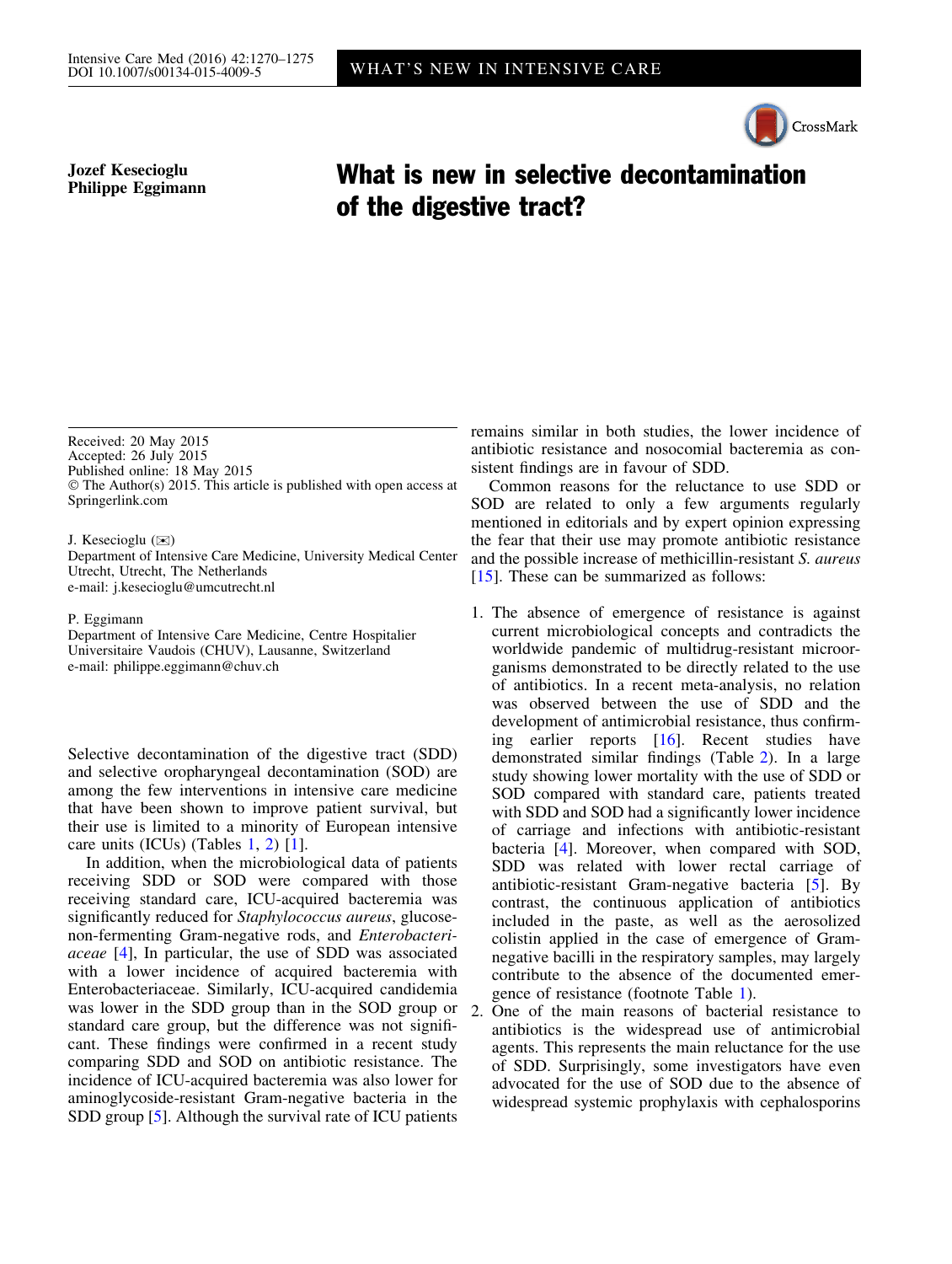<span id="page-1-0"></span>

| References             | Design                                                                                                                                                                                                                                                                                                                                                                                                                                                                                                                                                                                                                                                                                                                                                                                                                                                         | Ŝ<br>Result                                                                                                                                                                |                                                                                      |                                                                                    |                                                                                       | Comments                                                            |
|------------------------|----------------------------------------------------------------------------------------------------------------------------------------------------------------------------------------------------------------------------------------------------------------------------------------------------------------------------------------------------------------------------------------------------------------------------------------------------------------------------------------------------------------------------------------------------------------------------------------------------------------------------------------------------------------------------------------------------------------------------------------------------------------------------------------------------------------------------------------------------------------|----------------------------------------------------------------------------------------------------------------------------------------------------------------------------|--------------------------------------------------------------------------------------|------------------------------------------------------------------------------------|---------------------------------------------------------------------------------------|---------------------------------------------------------------------|
| Krueger <sup>[2]</sup> | (Tübingen University<br>Hospital) 30 months.<br>Single centre, 2 ICUs                                                                                                                                                                                                                                                                                                                                                                                                                                                                                                                                                                                                                                                                                                                                                                                          | ICU mortality<br>GOS<br>SC                                                                                                                                                 | APACHE II $\leq 19$<br>17/120 (14.2 %)<br>23/121 (19 %)                              | APACHE II 20-29<br>20/122 (16.4 %)<br>38/115 (33.0%)                               | $\mathfrak{S}$<br>APACHE II $\geq 2$<br>15/23 (62.5 %)<br>14/26 (53.8 %)              | SDD lowered ICU mortality                                           |
|                        | standard care (SC) or SDD<br>Placebo-randomized                                                                                                                                                                                                                                                                                                                                                                                                                                                                                                                                                                                                                                                                                                                                                                                                                | RR (95 % CI)<br>Infections<br>GOS<br>SC                                                                                                                                    | $0.885(0.472 - 1.659)$<br>Pneumonia<br>29 (11.1)<br>6(2.3)                           | $0.508(0.295 - 0.875)$<br>Bloodstream<br>36 (13.7)<br>14(5.3)                      | 1.593 (0.767-3.306)<br>Urinary tract<br>60 (22.9)<br>36 (13.6)                        | SDD decreased nosocomial<br>infections                              |
|                        | Amsterdam) 9/1999-12/<br>de Jonge et al. [3] Single centre (AMC,<br>2001                                                                                                                                                                                                                                                                                                                                                                                                                                                                                                                                                                                                                                                                                                                                                                                       | RR (95 % CI)<br>RR (95 % CI)<br>ICU mortality<br>GOS<br>SC                                                                                                                 | $0.205(0.072 - 0.587)$<br>107/468 (22.9 %)<br>$0.65(0.49 - 0.85)$<br>69/466 (14.8 %) | $0.384(0.176 - 0.836)$<br>Hospital mortality<br>RR (95 % CI):<br><b>GCS</b><br>SC  | $0.593(0.357 - 0.985)$<br>146/468 (31.2 %)<br>113/466 (24.2 %)<br>$0.78(0.63 - 0.99)$ | SDD lowered ICU and<br>hospital mortality                           |
|                        |                                                                                                                                                                                                                                                                                                                                                                                                                                                                                                                                                                                                                                                                                                                                                                                                                                                                | Acquisition of resistance by Gram-negative pathogens<br>SDD<br>SC                                                                                                          | $0.61(0.46 - 0.81)$<br>104 (26 %)<br>61 (16 %)                                       |                                                                                    |                                                                                       | colonizationby Gram-<br>negative pathogens<br>SDD decreased         |
| de Smet et al. [4]     | randomized to SC, SDD<br>2006 5939 ICU patients<br>and SOD. 05/2004-07/<br>13 Dutch ICUs cluster-                                                                                                                                                                                                                                                                                                                                                                                                                                                                                                                                                                                                                                                                                                                                                              | 440/2045 (21.5 %)<br>SC: 443/1990 (22.3 %)<br>RR (95 $\%$ CI) ICU mortality<br>SD <sub>D</sub> :                                                                           | OR 0.81 (0.69-0.94)<br>OR 0.87 (0.74-1.02)                                           | 665/2045 (32.6 %)<br>584/1904 (30.7 %)<br>632/1990 (31.8 %)<br>Hospital mortality: | OR 0.88 (0.76-1.01)<br>OR 0.85 (0.74-0.98)                                            | SDD lowered ICU and<br>hospital mortality                           |
|                        |                                                                                                                                                                                                                                                                                                                                                                                                                                                                                                                                                                                                                                                                                                                                                                                                                                                                | SOD: 416/1904 (21.8 %)<br>Bacteremia (any) <sup>b</sup><br>88/2045 (4.3 %)<br>86/1990 (9.3 %)<br>SC: 1<br>SD <sub>D</sub> :                                                | OR 0.44 (0.34-0.57)                                                                  |                                                                                    |                                                                                       | $SDD > SOD$ decreased<br>bacteremia                                 |
|                        |                                                                                                                                                                                                                                                                                                                                                                                                                                                                                                                                                                                                                                                                                                                                                                                                                                                                | Global decrease of antibiotic-resistant bacteria in rectal samples and respiratory samples in SDD recipients in<br>Antibiotic-resistant bacteria:<br>SOD: 124/1904 (6.5 %) | OR 0.68 (0.53-0.86)                                                                  | SDD vs SOD                                                                         | OR $0.65(0.49 - 0.85)$                                                                | SDD decreased colonization                                          |
|                        | 12 months SOD or the<br>Oostdijk et al. [5] 16 ICUs randomized to<br>12 months SDD and                                                                                                                                                                                                                                                                                                                                                                                                                                                                                                                                                                                                                                                                                                                                                                         | point-prevalence surveys performed in 6-8 % of patients<br>SDD: 1138/6116 (18.6 %)<br>1165/5881 (19.8 %)<br>ICU mortality<br>SOD:                                          | OR 0.96 (0.86-1.05)                                                                  | 1625/5881 (27.6 %)<br>1929/6116 (26.6 %)<br>Hospital mortality                     | OR 0.99 (0.90-1.08)                                                                   | $SDD = SOD$ mortality                                               |
|                        | opposite 08/2009-01/2011                                                                                                                                                                                                                                                                                                                                                                                                                                                                                                                                                                                                                                                                                                                                                                                                                                       | ICU-acquired bacteremia<br>319/5442 (5.9 %)<br>253/5549 (4.6 %)<br>SOD:<br>SDD:                                                                                            | OR 0.77 (0.65-0.91)                                                                  |                                                                                    |                                                                                       | $SDD > SOD$ decreased<br>bacteremia                                 |
|                        |                                                                                                                                                                                                                                                                                                                                                                                                                                                                                                                                                                                                                                                                                                                                                                                                                                                                | Monthly acquisition of rectal carriage of aminoglycoside-resistant bacteria<br>4%<br>7%<br>SOD:<br>SD <sub>D</sub> :                                                       | $P = 0.046$                                                                          |                                                                                    |                                                                                       | aminoglycoside resistance<br>$SDD > SOD$ acquisition of<br>carriage |
|                        | amphotericin B (500 mg) via a nasogastric tube. Topical antibiotics are applied until ICU discharge (Oostdijk EAN et al. JAMA 2014;312:1427-1431). SOD: selective oropharyngeal decon-<br>tamination. The SOD regimen consists of<br>oropharyngeal paste is increased to eight times daily if the first surveillance culture of the throat yields yeasts, until two consecutive surveillance cultures are negative. There are no restrictions in physicians' choice<br>tobramycin, and amphotericin B, each in a 2 % concentration, and the administration (every 6 h) of a 10-mL suspension containing colistin (100 mg), tobramycin (80 mg as sulfate), and<br>SDD Selective decontamination of the digestive tract. The SDD regimen consists of 4 days of intravenous cefotaxime, the oropharyngeal application (every 6 h) of a paste containing colistin, |                                                                                                                                                                            |                                                                                      |                                                                                    |                                                                                       |                                                                     |
|                        | <sup>a</sup> During SDD, several adaptations are possible: (1) application of oropharyngeal paste is increased to 8 times daily if the first surveillance culture of the throat yields yeasts, until two surveillance<br>cultures are negative; (2) 5 ml (5 mg) amphotericin B is nebulized 4 times daily if a sputum surveillance culture (not admission culture) yields yeasts, until two sputum cultures become negative; (3)<br>5 ml (80 mg) colistin<br>APACHE II acute physiology and chronic health evaluation II score, ICU intensive care unit, SC standard care, OR odds ratio, RR relative risk, as versus, 95 % CI 95 % confidence intervals                                                                                                                                                                                                       |                                                                                                                                                                            |                                                                                      |                                                                                    |                                                                                       |                                                                     |

<sup>a</sup> During SDD, several adaptations are possible: (1) application of oropharyngeal paste is increased to 8 times daily if the first surveillance culture of the throat yields yeasts, until two surveillance cultures are negative; (2) 5 ml (5 mg) amphotericin B is nebulized 4 times daily if a sputum surveillance culture (not admission culture) yields yeasts, until two sputum cultures become negative; (3) 5 ml (80 mg) colistin is nebulized 4 times daily if a sputum surveillance culture (not admission culture) yields Gram-negative bacteria, until two sputum cultures are negative During SDD, it is recommended to avoid antibiotics that have anaerobic activity as much as possible so as to leave the anaerobic flora undisturbed and preserve the so-called colonization resistance. The ''to be avoided'' antibiotics are penicillin, amoxicillin-clavulanic acid, flucloxacillin, piperacilline ± tazobactam, carbapenem, clindamycin. Metronidazole is the antibiotic of choice when the coverage of anaerobics is intended for clinical reasons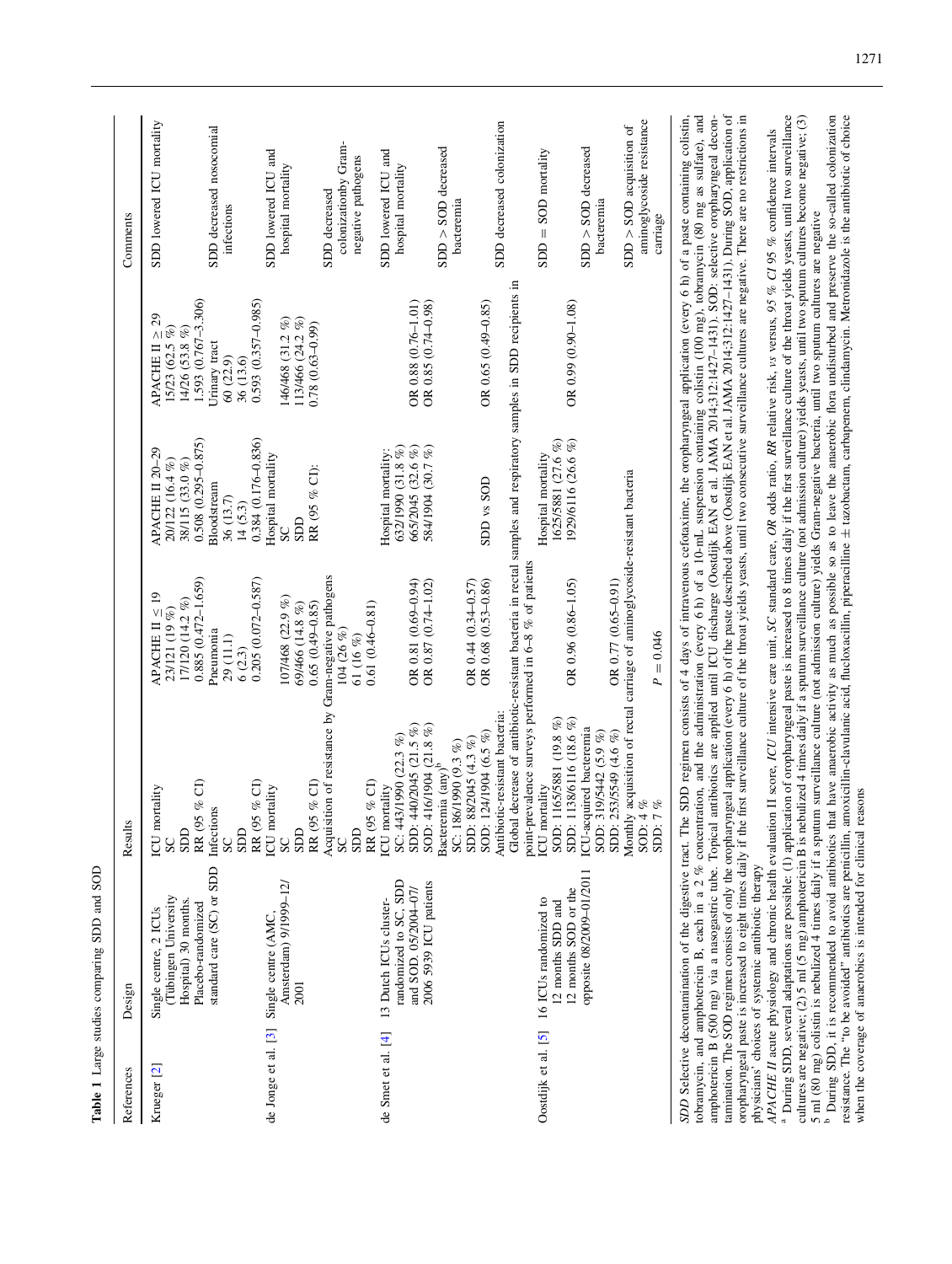<span id="page-2-0"></span>

| References          | Design                                                                                                          | results<br>Main                                                                                                                                                                                                                                                                                         |                                                                                                                                                |                                                                                                                                |                                                                                                                       | Comments                                                                                                             |
|---------------------|-----------------------------------------------------------------------------------------------------------------|---------------------------------------------------------------------------------------------------------------------------------------------------------------------------------------------------------------------------------------------------------------------------------------------------------|------------------------------------------------------------------------------------------------------------------------------------------------|--------------------------------------------------------------------------------------------------------------------------------|-----------------------------------------------------------------------------------------------------------------------|----------------------------------------------------------------------------------------------------------------------|
| de Smet et al. [6]  | 2 centres among 13 Dutch<br>ICUs (NEJM 2009)                                                                    | Post-ICU rate of nosocomial infection (/1000 days at-risk)<br>SOD: 11.2<br>SC: 8.3                                                                                                                                                                                                                      | RR 1.44 (0.87-2.39)                                                                                                                            |                                                                                                                                |                                                                                                                       | No impact of SDD/SOD on<br>post-ICU infection rates                                                                  |
| Oostdijk et al. [7] | during and after SDD/SOD<br>13 Dutch ICUs (NEJM 2009)<br>prevalence surveys before,<br>Samples from 6 point-    | Respiratory samples $(n = 2304)$ :<br>samples $(n = 2963)$<br>Ciprofloxacin-resistant<br>Ceftazidime-resistant<br>Ceftazidime-resistant<br>Tobramycin-resistant<br>12.9<br>SDD:<br>Rectal                                                                                                               | 14 % (10.4-17.0 %)<br>RR 1.49 (0.90-2.47)<br>10 % (7.6-13.3 %)<br>10 % (6.9-12.5 %)<br>6 % (4.7–7.5 %)<br>Pre-intervention<br>Pre-intervention | $6\% (4.5 - 6.9\%)$<br>5 % $(3.9 - 6.7 %$<br>$4\%$ (2.6–4.6 %)<br>5 % $(3.5 - 5.7 %)$<br>Intervention<br>Intervention          | $10\%$ (7.4–13.0 %)<br>$12\%$ (8.8-14.6 %)<br>$12\%$ (9.0-14.9 %)<br>Post-intervention<br>Post-intervention<br>$15\%$ | SDD/SOD decreased resistance<br>rebound effect after stopping<br>in respiratory and rectal<br>samples, followed by a |
|                     |                                                                                                                 | Ciprofloxacin-resistant<br>Tobramycin-resistant                                                                                                                                                                                                                                                         | 12 % (9.7-13.5 %)<br>$9\% (7.7-11.2\%)$                                                                                                        | 7% $(5.5 - 8.7 %)$<br>7 % $(5.1 - 8.2\%)$                                                                                      | $(12.4 - 17.0\%)$<br>$(10.4 - 14.7 %)$<br>$13\%$<br>$13\%$                                                            |                                                                                                                      |
| Benus et al. [8]    | hybridization analysis of the<br>1 of 13 Dutch ICUs (NEJM<br>2009) Fluorescent in situ<br>intestinal microbiota | (19 out of 111 patients): $1.6 \times 10^{9}$ (0.8-3.4)<br>(19 put of 86 patients): $1.9 \times 10^{9} (0.9 - 4.3)$<br>SC: (21 out of 121 patients): $3.7 \times 10^9$ (2.2-6.2)<br>number of bacteria cultured from the faeces<br>SOD:<br>SD <sub>D</sub> :<br>Total                                   |                                                                                                                                                |                                                                                                                                | P)<br>$(10.8 - 15.2)$                                                                                                 | bacterial count of the faeces<br>SDD/SOD reduced the                                                                 |
|                     |                                                                                                                 | Enterococcus faecalis<br>SOD<br>GCS<br>SC.                                                                                                                                                                                                                                                              | $P<0.05$<br>P < 0.05<br>$7.6 \times 10^6$<br>$69\times10^6$<br>$2.6\times10^6$                                                                 | $5.5\,\times\,10^7$<br>P < 0.05<br>Enterococcus faecium<br><b>SN</b><br>$9.8 \times 10^6$<br>$6.3\times10^6$<br>$54\times10^6$ | P < 0.05<br>Σ<br>F. prausnitzii<br>$0.1\,\times\,10^7$<br>$4.0\times10^7$                                             | increased enterococci<br>SDD/SOD significanty                                                                        |
| Oostdijk et al. [9] | 13 Dutch ICUs (NEJM 2009)<br>and 1 ICU (UMC Utrecht:<br>08/2008-08/2010)                                        | 3.0/1000 patient-days in patients remaining colonized by enterobacteriae<br>Cumulative rate of bacteremia according to respiratory colonization status:<br>1.0/1000 patient-days in patients successfully decolonized<br>3.0/1000 patient-days<br>.5/1000 patient-days<br>SC: 4<br>SOD:<br>SDD:<br>SDD: |                                                                                                                                                |                                                                                                                                |                                                                                                                       | only in patients successfully<br>SDD decreased bacteremia<br>decolonized                                             |
| de Smet et al. [10] | respiratory tract acquisition<br>13 Dutch ICUs (NEJM 2009)<br>Rate of bacteremia and<br>of microorganisms in    | acteremia (except Coagulase-negative<br>158/1758 (9 %)<br>SC: 239/1837 (13 %)<br>Any bi<br>SOD:                                                                                                                                                                                                         | OR: 0.66 (0.53-0.82)                                                                                                                           | Staphylococci) microorganisms<br>Bacteremia with highly-resistant<br>19/1837 (0.10 %)<br>20/1758 (1.03 %)                      | ΣÑ                                                                                                                    | $SDD > SOD$ decreased<br>bacteremia                                                                                  |
|                     | patients staying >3 days                                                                                        | Respiratory tract acquisition of any microorganisms<br>124/1868 (7 %)<br>862/886 (97 %)<br>SC: 867/881 (98 %)<br>SDD:<br>SOD:                                                                                                                                                                           | OR: $0.48$ $(0.38 - 0.60)$<br>NNT: 25<br>NNT: 16<br>SN                                                                                         | Of highly-resistant microorganisms<br>8/1868 (0.04 %)<br>128/881 (15 %)<br>88/886 (10 %)                                       | $OR: 0.41 (0.18 - 0.94)$<br>$(0.49 - 0.87)$ NNT:<br><b>NNT:170</b><br>OR: 0.65                                        | respiratory colonization<br>$SDD > SOD$ decreased                                                                    |
|                     |                                                                                                                 | Respiratory tract acquisition of Enterococcus spp<br>800/828 (97 %)<br>SDD:                                                                                                                                                                                                                             | OR: 0.46 (0.24-0.88)                                                                                                                           | Of Candida spp<br>74/828 (9 %)                                                                                                 | $(0.43 - 0.78)$ NNT:<br>OR: 0.58<br>$\frac{8}{18}$<br>S                                                               | $SDD > SOD$ increased                                                                                                |
|                     |                                                                                                                 | 32/886 (3 %)<br>SC: 37/881 (4 %)<br>SOD:                                                                                                                                                                                                                                                                | SN                                                                                                                                             | 393/881 (45 %)<br>476/886 (53 %)                                                                                               | $(1.20 - 1.74)$<br>OR: 1.44                                                                                           | enterococci Candida spp and<br>respiratory colonization by<br>Psedomonas aeruginosa                                  |
|                     |                                                                                                                 | Respiratory tract acquisition of tobramycin-resistant non-fermenting Gram-negative pathogens (such as P. aeruginosa)<br>93/828 (11 %)<br>$20/886$ (2 %)<br>49/828 (6 %)<br>8/881 (2 %)<br>SDD:<br>SOD:<br>SDD:<br>SC: 1                                                                                 | OR: $2.89(1.95-4.29)$<br>OR: 3.02 (1.74-5.20)<br>ŠN                                                                                            | 465/828 (56 %)                                                                                                                 | $(1.31 - 1.93)$<br>OR: 1.59                                                                                           |                                                                                                                      |

Table 2 Post hoc analyses and secondary studies on SDD and SOD Table 2 Post hoc analyses and secondary studies on SDD and SOD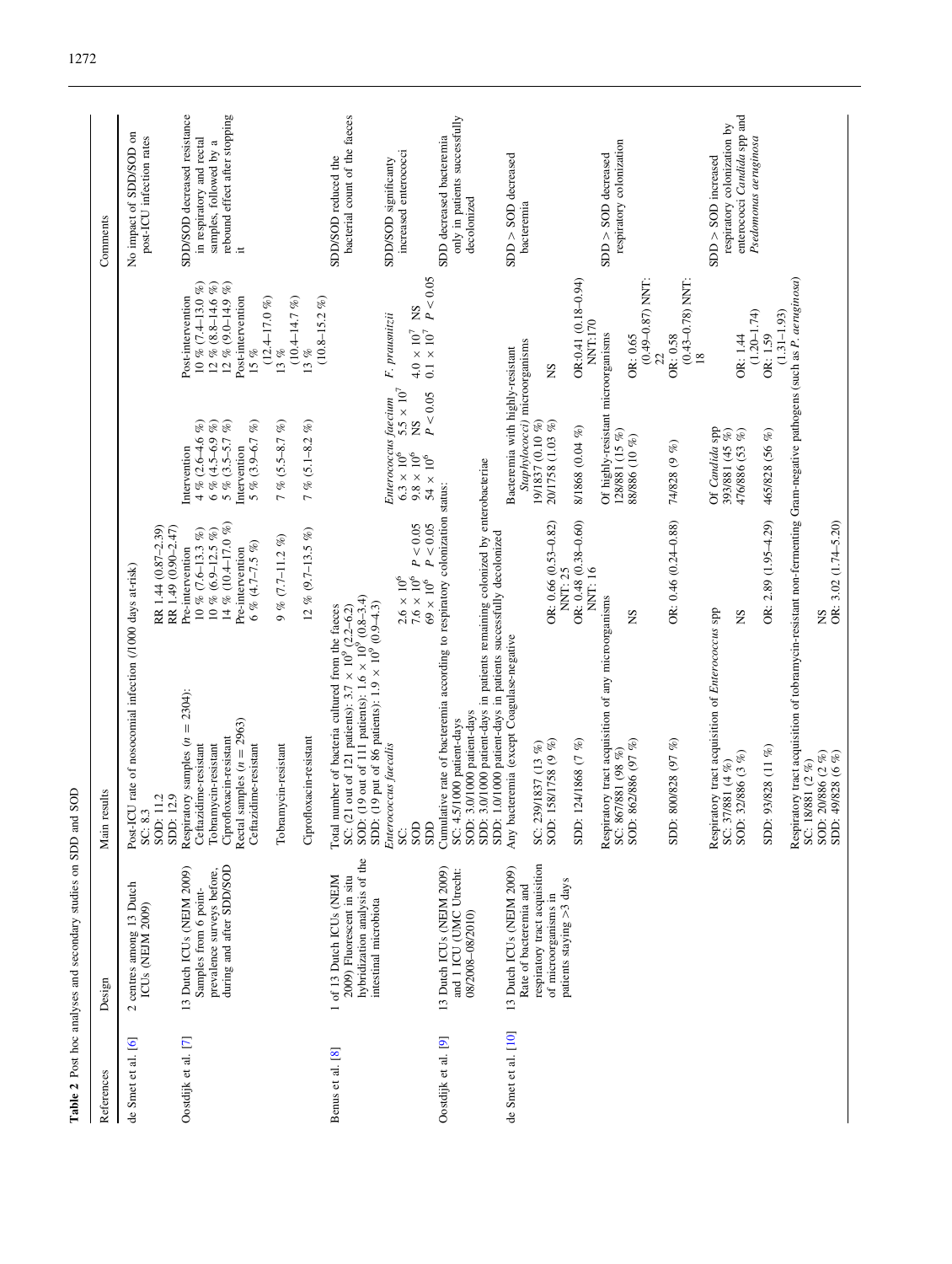| Table 2 continued                             |                                                                                                                                                                                                                                              |                                                                                                                                                                                                                                                                                                                                                                                                                                                                 |                                                    |                                                                                                                      |                                                            |                                                                                                                                                                                     |
|-----------------------------------------------|----------------------------------------------------------------------------------------------------------------------------------------------------------------------------------------------------------------------------------------------|-----------------------------------------------------------------------------------------------------------------------------------------------------------------------------------------------------------------------------------------------------------------------------------------------------------------------------------------------------------------------------------------------------------------------------------------------------------------|----------------------------------------------------|----------------------------------------------------------------------------------------------------------------------|------------------------------------------------------------|-------------------------------------------------------------------------------------------------------------------------------------------------------------------------------------|
| References                                    | Design                                                                                                                                                                                                                                       | Main results                                                                                                                                                                                                                                                                                                                                                                                                                                                    |                                                    |                                                                                                                      |                                                            | Comments                                                                                                                                                                            |
| Oostdijk et al. [11]                          | rectal sampling and 1 single<br>Patients receiving SDD with<br>centre cohort; UMC Utrecht<br>13 Dutch ICUs (NEJM 2009)<br>01/2008-08/2009                                                                                                    | Patients with digestive enterobacteriaceae at ICU admission<br>Patients with aminoglycoside-susceptible microorganisms<br>Patients with cephalosporin-susceptible microorganisms<br>Patients with any resistant microorganism at ICU entry<br>Patients with aminoglycoside-resistant microorganisms<br>Patients with cephalosporin-resistant microorganisms<br>Proportion of successful decontamination under SDD                                               |                                                    | 368/457 (81 %)<br>399/507 (79 %)<br>343/430 (80 %)<br>23/109 (21 %)<br>24/109 (22 %)<br>56/77 (73 %)<br>31/50 (62 %) | P < 0.05<br>P < 005<br>2N                                  | decolonized the digestive<br>SDD less successfully<br>tract from resistant<br>microorganisms                                                                                        |
| Melsen et al. [12]                            | post hoc analysis of surgical<br>surgical $(n = 3165)$ patients<br>13 Dutch ICUs (NEJM 2009)<br>$(n = 2762)$ versus non-                                                                                                                     | Patients with any resistant microorganism at ICU discharge<br>28-day mortality in surgical patients<br>SC: 209/973 (21.6 %)<br>SDD: 191/923 (20.8 %)<br>SOD: 194/866 (22.6 %)                                                                                                                                                                                                                                                                                   | OR: $0.86$ $(0.69 - 1.09)$<br>OR: 0.97 (0.77-1.22) | 28-day mortality in non-surgical patients<br>335/1016 (33.2 %)<br>308/1038 (30.0 %)<br>349/1111 (31.7 %)             | $(0.63 - 0.94)$<br>$(0.70 - 1.03)$<br>OR: 0.85<br>OR: 0.77 | SDD decreased mortality in<br>non-surgical patients                                                                                                                                 |
|                                               |                                                                                                                                                                                                                                              | Bacteremia in surgical patients<br>SC: 86/973 (8.8 %)<br>SOD: 50/866 (5.8 %)<br>SDD: 39/923 (4.2 %)                                                                                                                                                                                                                                                                                                                                                             | $P < 0.05$<br>$P < 0.05$                           | Bacteremia in non-surgical patients<br>60/1038 (5.8 %)<br>41/1111 (3.7 %)<br>84/1016 (8.3 %)                         | P < 0.05<br>P < 0.05                                       | bacteremia in all patients<br>SDD/SOD decreased                                                                                                                                     |
| Wittekamp et al. [14]<br>Oostdijk et al. [13] | studies: I: SC, SOD-I, SDD-I<br>samples obtained from 1189<br>respiratory and 1093 rectal<br>9 of 13 Dutch ICUs (NEJM<br>participating in 2 large<br>susceptibility testing<br>(NEJM 2009) 1007<br>2009) with colistin<br>5 of 13 Dutch ICUs | Acquisition of rectal colistin-resistant microorganisms<br>Evolution from colistin-susceptible to colistin-resistant<br>Colistin susceptibility testing $(n = 1022 \text{ patients})$<br>SDD-II vs SDD-I: RR 0.64 (0.40-1.04)<br>SDD-I vs SOD-I: RR 0.46 (0.29-0.72)<br>Tobramycin resistance in rectal samples:<br>SDD-II vs SC: RR 0.35 (0.23-0.53)<br><sup>1</sup> SDD-I vs SC: RR 0.54 (0.34-0.87)<br>$\omega$<br>$\mathcal{L}$<br>$\overline{\phantom{a}}$ | $6.6~\%^{1,2}$<br><b>FGGS</b><br>$12.1\%$<br>SC    | 2.4 (2.5-4.2)/1000 patient-days<br>1.7 % (1.0-2.7)<br>$4.2\%^{3,4}$<br><b>II-CCCS</b><br><b>FOOS</b><br>14 $\%$      | II-IOS<br>$8~\%^{5,6}$                                     | Long-term SDD/SOD (over<br>tobramycin resistance in<br>Medium-term (24 months)<br>acquisition of colistin-<br>rectal and respiratory<br>7 years) decreased<br>resistance<br>samples |
|                                               | samples obtained from 1865<br>patients II: SOD-II, SDD-II<br>respiratory and 1808 rectal<br>(JAMA 2014) 1755<br>patients                                                                                                                     | SOD-II vs SOD-I: RR 0.48 (0.30-0.76)<br>SOD-II vs SOD-I: RR 0.56 (0.39-0.78)<br>SDD-II vs SC: RR 0.48 (0.32-0.73)<br>$6$ SOD-II vs SC: RR 0.66 (0.47-0.95)<br>SDD-I vs SC: RR 0.61 (0.38-1.00)<br>Tobramycin resistance in respiratory<br>samples<br>$\omega$<br>$\mathfrak{g}$                                                                                                                                                                                 | 6.7 % <sup>1</sup><br>$10.9\%$                     | 9.7 % 5.3 $\%$ <sup>2.3</sup>                                                                                        | 4.5 % $^{3,4}$                                             |                                                                                                                                                                                     |
|                                               |                                                                                                                                                                                                                                              | <sup>1</sup> SOD-II vs SC: RR 0.41 (0.17-0.98)<br>SOD-II vs SC: RR 0.42 (0.27-0.64)<br>Colistin resistance in rectal samples<br>$\Rightarrow$                                                                                                                                                                                                                                                                                                                   | 2.8~%<br>2.1~%<br>$2.7\%$<br>$0.9~\%$              | $1.2\%$ 1.7%<br>$1.7\%$ 1.1 %                                                                                        | $1.1~\% ^1$<br>$0.6~\%$                                    | Long-term SDD/SOD (over<br>7 years) did not increase                                                                                                                                |
|                                               |                                                                                                                                                                                                                                              | Colistin resistance in respiratory samples                                                                                                                                                                                                                                                                                                                                                                                                                      |                                                    |                                                                                                                      |                                                            | resistance to colistin                                                                                                                                                              |

SDD selective decontamination of the digestive tract, SOD selective oropharyngeal decontamination, SC standard care, NS not significant, APACHE II acute physiology and chronic health evaluation II score,<br>ICU intensive care SDD selective decontamination of the digestive tract, SOD selective oropharyngeal decontamination, SC standard care, NS not significant, APACHE II acute physiology and chronic health evaluation II score, ICU intensive care unit, OR odds ratio, RR relative risk, vs versus, 95 % CI 95 % confidence interval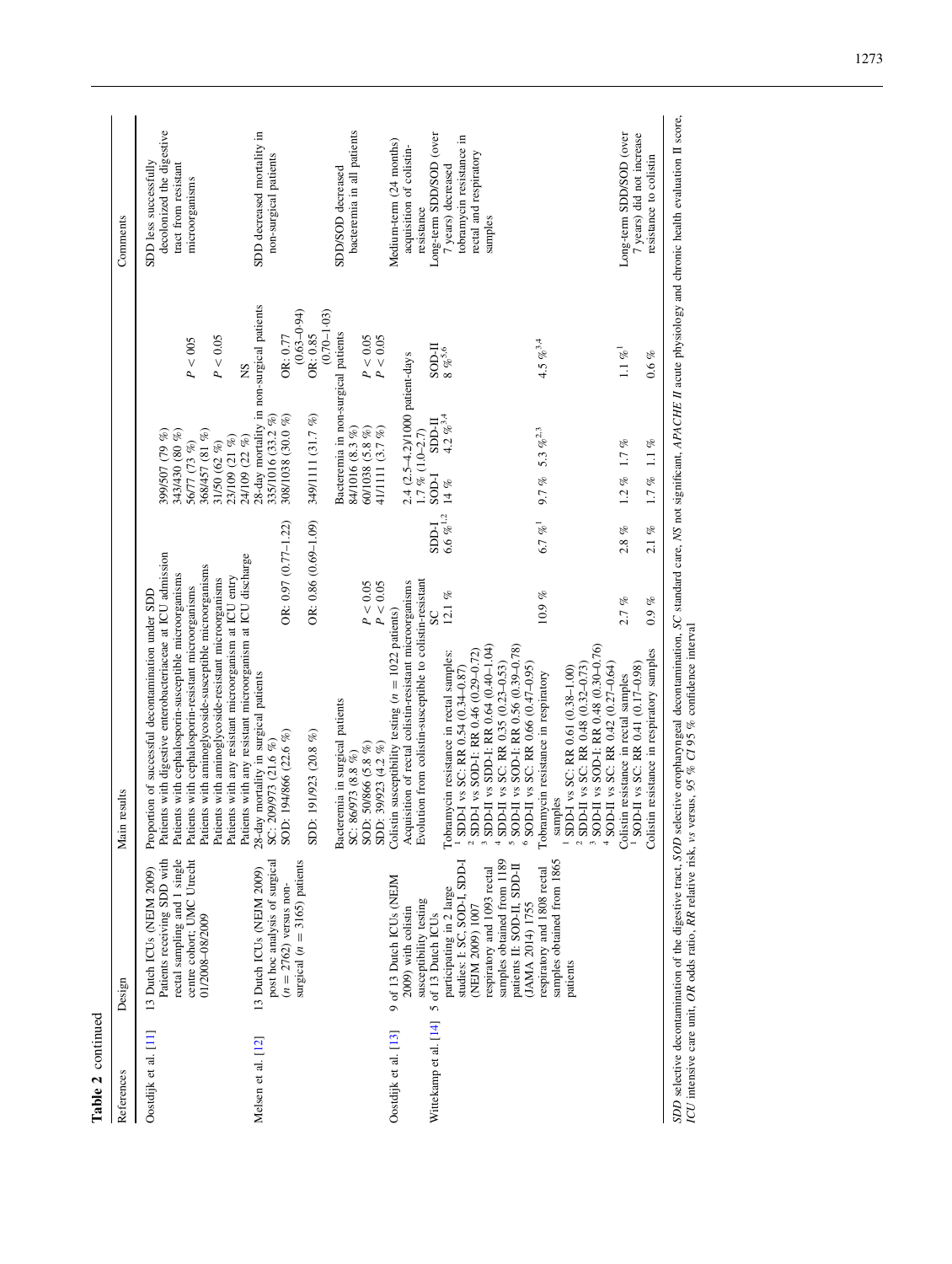<span id="page-4-0"></span>and a lower volume of topical antibiotics [\[4](#page-5-0)]. Indeed, when SDD was compared with standard care, the use of cephalosporins was increased due to the SDD regimen, but the use of antimicrobial agents was reduced significantly for broad-spectrum penicillins, carbapenems, lincosamides, and quinolones [\[4](#page-5-0)]. This was also true for SOD, but the difference with standard care was less pronounced [[4](#page-5-0)].

- 3. Recent SDD/SOD studies were all performed in the Netherlands where antimicrobial resistance is a minor concern with a low reported use of broad-spectrum antibiotics, such as piperacillin/tazobactam, cefepime, and carbapenems. Hence, a more pronounced gradual increase was observed with aminoglycoside-resistant Gram-negative bacteria with SDD [\[5](#page-5-0)]. The effects of the prolonged use of SDD and SOD on colistin resistance have been determined in a study performed on two different large ICU cohorts [[13\]](#page-5-0). No association was observed between the use of SDD or SOD and increased acquisition of colistin-resistant Gram-negative bacteria in the respiratory tract. In another study performed on patients colonized with Enterobacteriaceae in the intestinal tract at ICU admission, SDD was shown to eradicate cephalosporin-resistant Enterobacteriaceae from the intestinal tract [[11\]](#page-5-0). These findings are usually related to the fact that the studies are performed in environments with a lower incidence of highly-resistant microorganisms. By contrast, studies performed in countries with a higher incidence of highly-resistant microorganisms have also reported similar effects [[17,](#page-5-0) [18](#page-5-0)].
- 4. Some observations were performed over a short period of time and resistance may not have been immediately apparent. Hence, a rebound effect after stopping SDD/ SOD has been suggested in one of the post hoc analyses, as well as the emergence of colistin-resistant strains during persistent Gram-negative bacteria colonization over the study period (24 months) [[13](#page-5-0), [7](#page-5-0)]. Indirect evidence suggests that SDD/SOD is associated with the long-term alteration of the microbiota of the digestive tract and a potential increase in the associated resistome, but this remains largely speculative at

the present time [\[19\]](#page-5-0). However, these effects were not confirmed in a very recent report on continuous surveillance of the impact of SDD and SOD up to 7 years [[14](#page-5-0)]. This large study confirmed a continuous reduction of the rate of tobramycin resistance and the absence of emergence of resistance to colistin in both respiratory and rectal samples (Table [2](#page-2-0)). The occurrence of a rebound effect after the discontinuation of SDD/SOD use in these centres remains to be determined.

In conclusion, SDD and SOD are used in a minority of ICUs, despite the available data on survival benefit. Although antibiotic resistance is not shown to be associated with the use of SDD and SOD in the particular setting of experienced Dutch ICUs, some ecological changes in ICUs have been reported (Table [2\)](#page-2-0). SDD has resulted in lower rectal carriage of antibiotic-resistant Gram-negative bacteria compared to SOD. SDD has demonstrated superiority over SOD, but both are related to a lower use of systemic antibiotics, other than those used during the first 4 days of SDD, and result in a lower mortality in ICU patients compared to standard care. Therefore, SOD can be viewed as a good alternative to SDD. However, the lower rate of bacteremia and bacterial resistance observed with SDD pleads in favor of this regimen. Further studies are planned in higher endemic resistance regions to assess the effect of SDD or SOD on long-term resistance development.

## Compliance with ethical standards

Conflicts of interest JK has received honorarium from B&D and QXV Communications Ltd. PE has no conflict of interest.

Open Access This article is distributed under the terms of the Creative Commons Attribution-NonCommercial 4.0 International License (http://creativecommons.org/licenses/by-nc/4.0/), which permits any noncommercial use, distribution, and reproduction in any medium, provided you give appropriate credit to the original author(s) and the source, provide a link to the Creative Commons license, and indicate if changes were made.

## **References**

- 1. Reis Miranda D, Citerio G, Perner A, Dimopoulos G, Torres A, Hoes A, Beale R, De Smet AM, Kesecioglu J (2015) Use of selective digestive tract decontamination in European intensive cares: the ifs and whys. Minerva Anestesiol 81:734–742
- 2. Krueger WA, Lenhart FP, Neeser G, Ruckdeschel G, Schreckhase H, Eissner HJ, Forst H, Eckart J, Peter K, Unertl KE (2002) Influence of combined intravenous and topical antibiotic prophylaxis on the incidence of infections, organ dysfunctions, and mortality in critically ill surgical patients: a prospective, stratified, randomized, double-blind, placebocontrolled clinical trial. Am J Respir Crit Care Med 166:1029–1037
- 3. de Jonge E, Schultz MJ, Spanjaard L, Bossuyt PM, Vroom MB, Dankert J, Kesecioglu J (2003) Effects of selective decontamination of digestive tract on mortality and acquisition of resistant bacteria in intensive care: a randomised controlled trial. Lancet 362:1011–1016